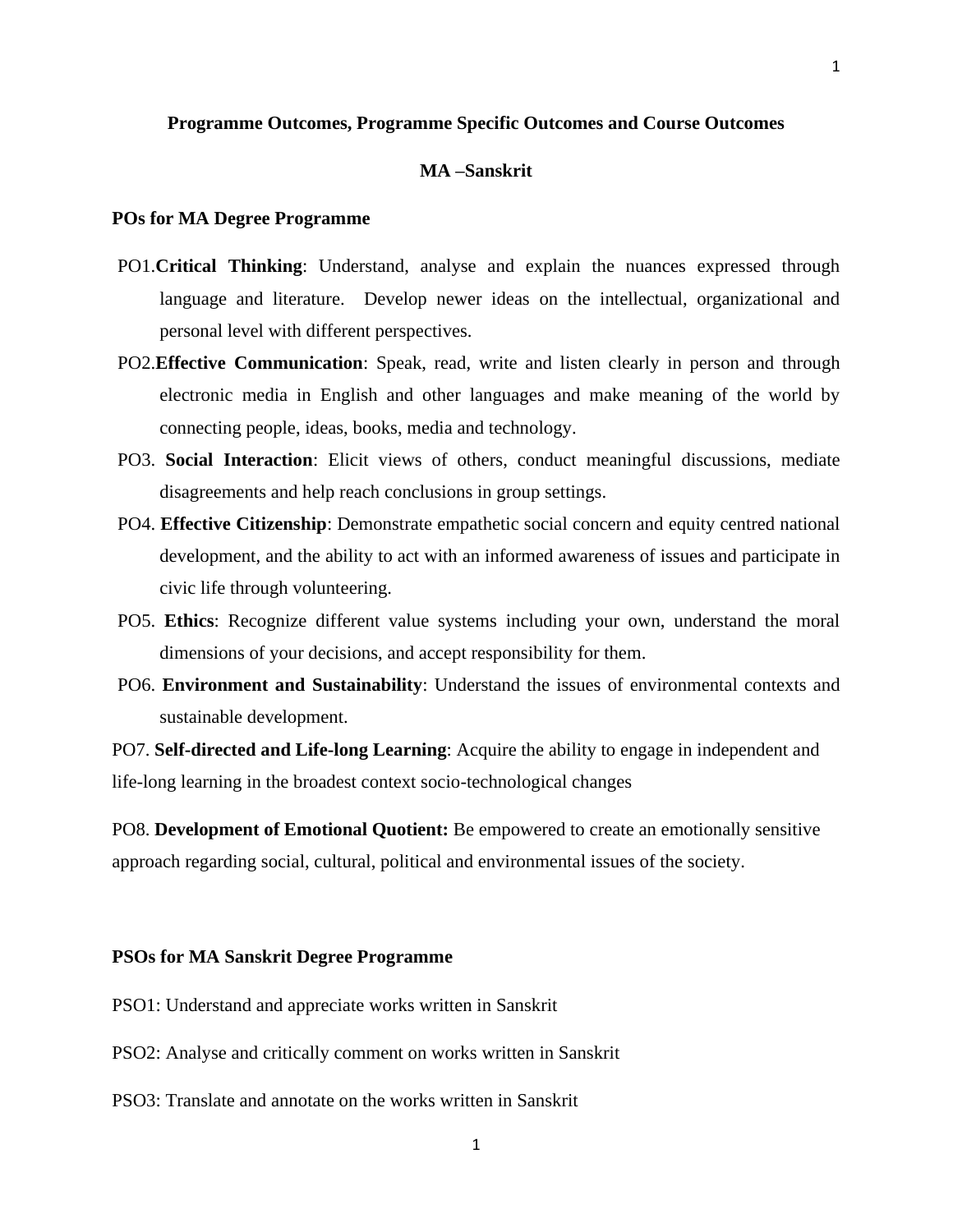PSO5: Enable expressing thoughts in Sanskrit

## **COs for M A Sanskrit:**

## **MA Part I Semester I : Core papers**

# **Paper I**

Nomenclature: Sanskrit writing skills:

CO 1: To enable expressing one's thoughts in Sanskrit

CO 2: To develop an ability to translate complex texts written in Sanskrit

CO 3: To develop an ability of creative thinking in Sanskrit

### **Paper II**

Nomenclature: Sanskrit Literature:

CO 1: To critically analyse and appreciate Classical Sanskrit Literature

CO 2: To analyse and appreciate Modern Sanskrit Literature

CO 3: To translate Sanskrit Literature into English or Modern Indian Language

## **Paper III**

Nomenclature: Darshana Literature

CO 1: To critically analyse and understand texts written in Sanskrit on Indian Philosophy

CO 2: To understand the difference between theist and non-theist traditions existing in Ancient India

CO 3: To be able to comment on varied discourses on Indian Philosophy

CO 4: To compare and contrast between Indian Tradition and Greek Philosophical thought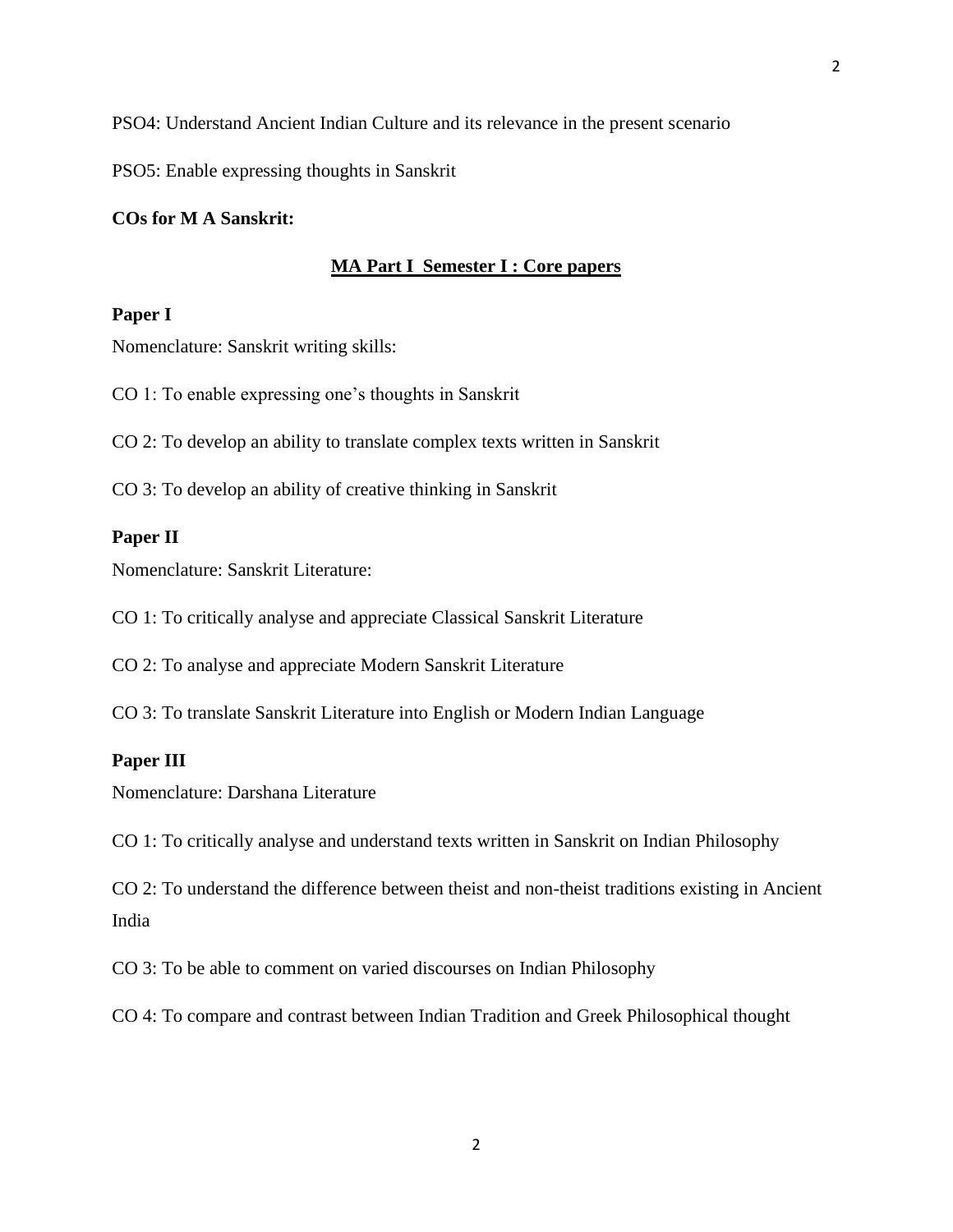## **Paper IV**

Nomenclature: Ancient Indian Polity

CO 1: To enable the student to understand ancient India polity, administration and monetary conditions

CO 2: To enable the student to compare and contrast between theory of statecraft and practical aspect through inscriptions

CO 3: To enable the student to relate ancient Indian statecraft in day to day helm of affairs

#### **M A Part I Semester II: Core Papers**

# **Paper I**

Nomenclature: Sanskrit Grammar

CO 1: To enable the student to understand the Paninian Grammatical System

CO 2: To have a fair idea of word formation in Sanskrit

CO 3: To formulate grammatical correct word forms in Sanskrit

CO 4: To enable the student to understand Syntax and Semantics of Sanskrit Language

## **Paper II**

Nomenclature: Sanskrit Poetics

CO 1: To understand different aspects of Art and Literary appreciation

CO 2: To take into cognizance different theories of analyzing Sanskrit Literary forms

CO 3: To enable the students to appreciate modern literature and art work, thereby justifying the relevance of Ancient Theories of Literary Appreciation

## **Paper III**

Nomenclature: Vedic literature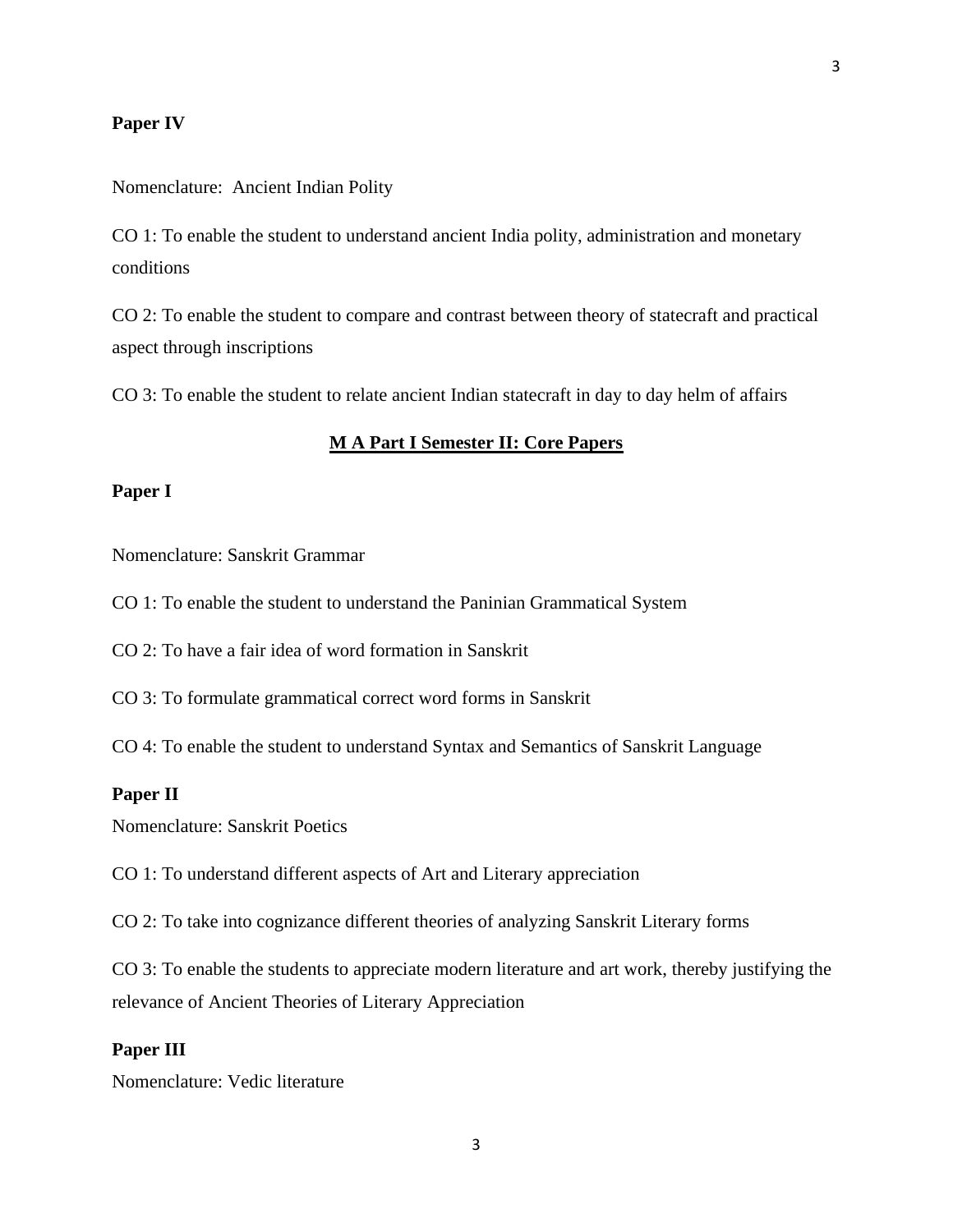CO 1: To understand Vedic Sanskrit Language and Literature

CO 2: To analyze and explain word formation of Vedic Sanskrit Language

CO 3: To enable the students to appreciate different aspects of Vedic religion and Mythology

## **Paper IV**

Nomenclature: Classical Sanskrit literature

CO 1: To critically analyze and appreciate Classical Sanskrit Literature

CO 2: To enable the students to understand Sanskrit Prose, Prosody and Figures of Speech

CO 3: To enable the students to comment on the intricacies of Classical Sanskrit Literature

### **MA Part II Semester III**

# **Basket: Vedanta**

## **Paper I: Kevaladvaita**

- CO1: Understand Kevaladvaita Vedanta philosophy through Shankara bhashya.
- CO2: Ability to Brahmasutra shankara bhashya with critical understanding.

CO3: Ability to analyse and interpret Shankara bhashya

CO4: Understand the tradition of Post Shankara Vedanta

#### **Paper II: Vishishtadvaita**

- CO1: Understand the history of Vaishnavism and significance of Shrivaishnavism.
- CO2: Ability to read Ramanuja's bhashya and his philosophy with critical viewpoint
- CO3: Ability to analyse and interpret Ramanuja's bhashya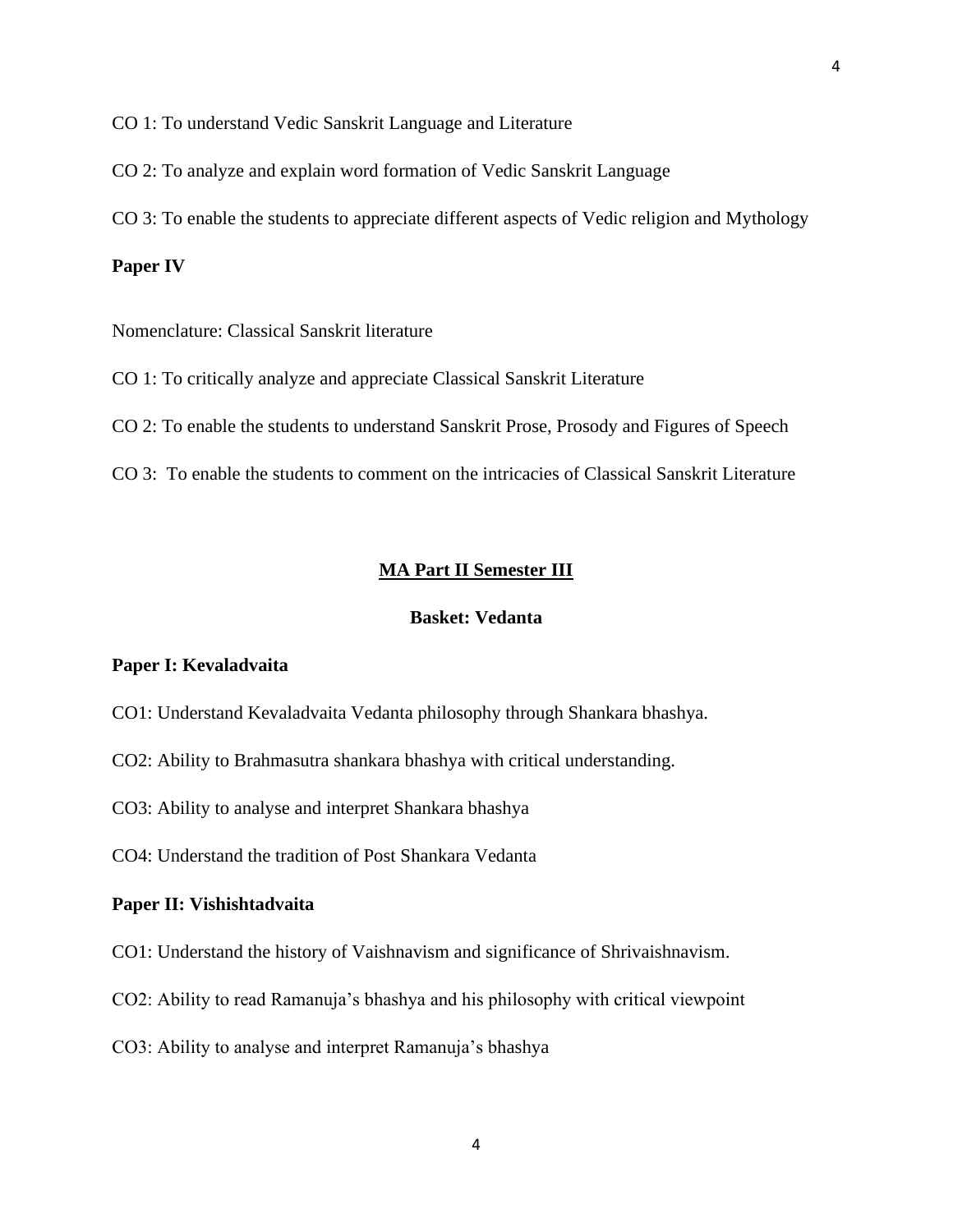## **Paper III: Dvaita and Dvaitadvaita**

- CO1: Understand the development of Dvaita school of philosophy
- CO2: Ability to read Madhva's bhashya and his philosophy with critical viewpoint
- CO3: Understand the fundamentals of Nimbarka's philosophy

## **Paper IV: Shuddhadvaita**

- CO1: Understand the origin and development of Bhakti.
- CO2: Ability to read Vallabha's bhashya and his philosophy with critical viewpoint
- CO3: Ability to read, analyse and interpret different texts of Shuddhadvaita tradition

# **Paper V: Vedanta and Western Philosophy**

- CO1: Comprehend early Advaita theories with special reference to Gaudapadakarika
- CO2: Understand Western approach of Philosophy
- CO3: Ability to compare and contrast Vedanta with Western Philosophy

## **Basket: Indology**

## **Paper I –Ancient Indian Iconography**

CO1: To comprehend the fundamental ideas related to the concept of Iconography as expounded in Shilpa text and religious literature of Hindu, Buddhist and Jain traditions

- CO 2: To understand the emergence and development of Iconography of various deities
- CO 3: To apply these doctrines to the contemporary field of Iconography

## **Paper II- Ancient Indian Epigraphy**

- CO 1: To comprehend the science of Epigraphy
- CO 2: To understand the different scripts and culture referred to in inscriptions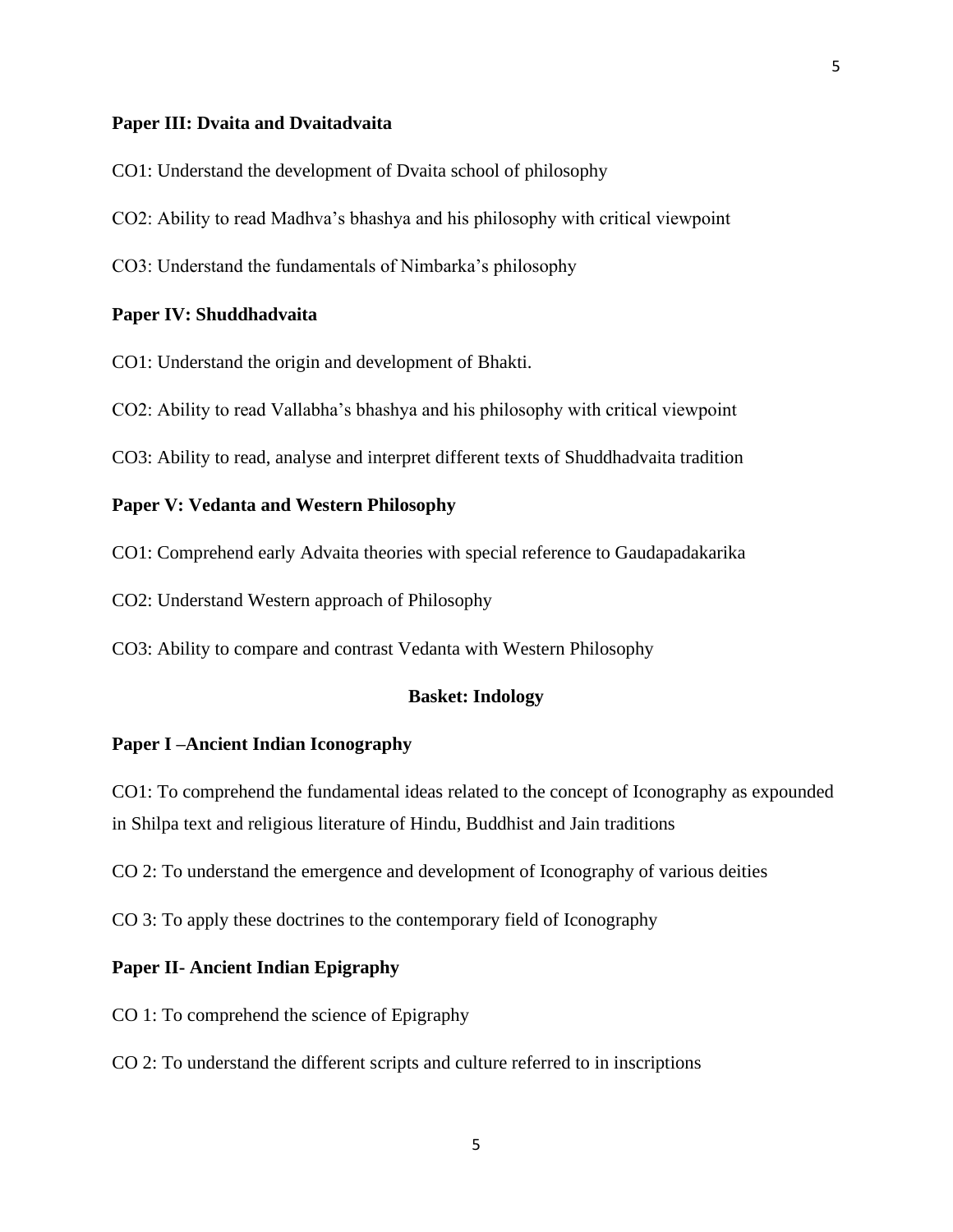CO 3: To relate the science of statecraft, religious and economic culture of the period with the contemporary situations

## **Paper III: Literature and Archaeology**

CO 1: To comprehend the literary sources with archaeological evidences

CO 2: To compare and contrast between the literary sources and archeological evidences

CO 3: To apprehend epic sources with archaeological evidences and find out the solutions in problem areas in the contemporary world eg. Ramasetu and Archaeology of Dwarka

# **Paper IV: History of Performing Arts**

CO 1: To comprehend the fundamental ideas related to the concept of Performing arts as expounded in literary sources

CO 2: To understand origin and historical development of Music and Dance tradition as well as folk arts

CO 3: To relate the theory as expounded in Ancient Indian texts in practical performance

# **Paper V: Indian Architectural traditions**

CO 1: To comprehend the fundamental ideas related to the concept of Architecture as expounded in Ancient Sanskrit texts

CO 2: To understand and trace the orgin and development of different traditions of Architecture

CO 3: To apply these doctrines to contemporary knowledge field and establish its relevance in the modern world for sustainable development

# **Basket :Darshana Literature**

## **Paper I: Cosmology and Psychology (Samkhya-Yoga)**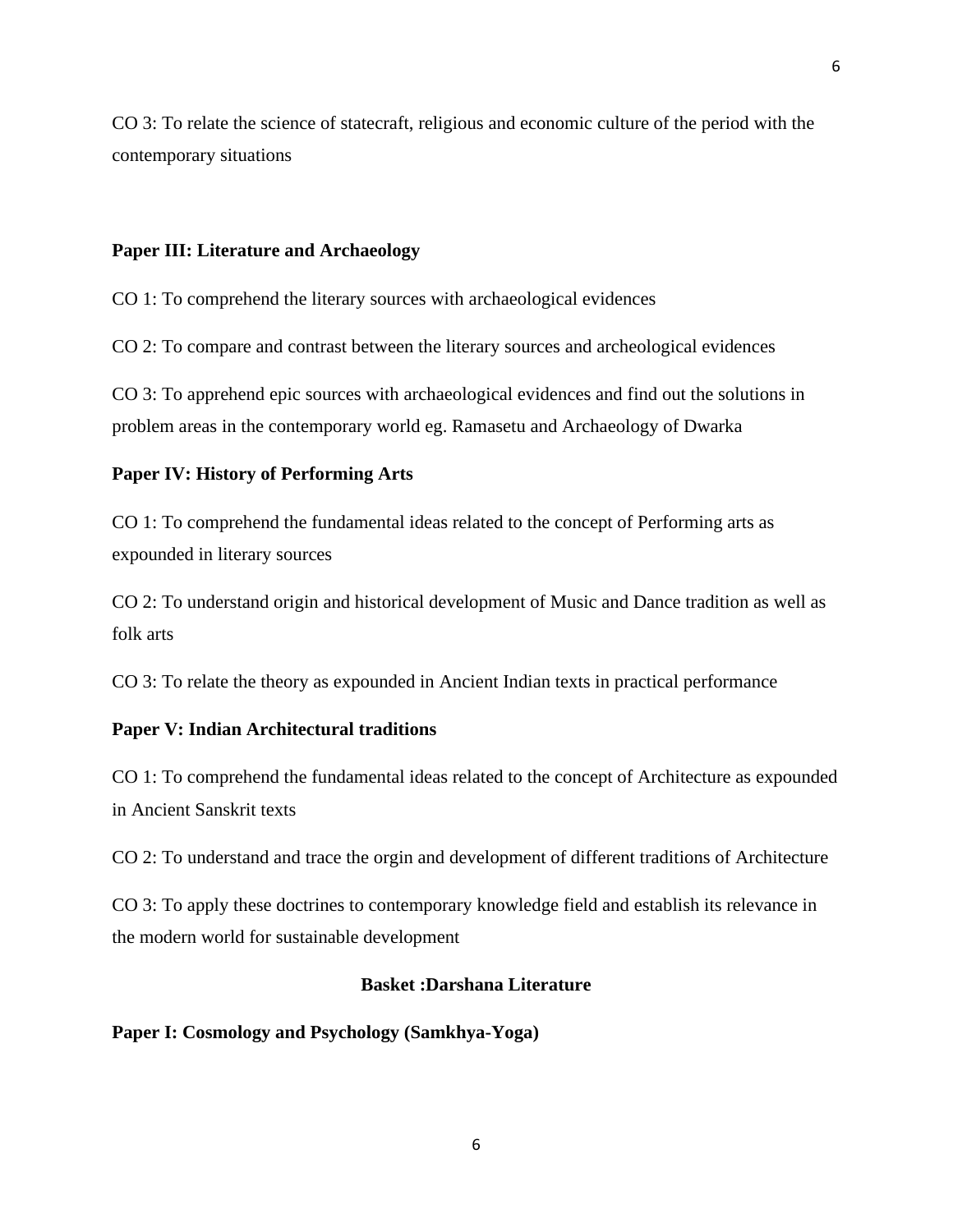CO1: Understand the cosmology and psychology through the study of Samkhyalarika and Yogasutras.

CO2: Ability to read Sutra Literature through the study of Yogasutras.

CO3: Develop critical understanding about Sanskrit Philosophical texts.

CO4: Comprehension of the historical development of Darshana texts.

# **Paper II: Epistemology (Nyaya-Vaisheshika)**

CO1: Understanding the epistemology of Indian Philosophy through the study of Nyaya and Vaisheshika Sutras

CO2: Ability to read philosophical literature through the study of Nyaya and Vaisheshika texts.

CO3: Understand the methodology of Nyaya and Vaisheshika systems.

CO4: Application of Epistemology in modern context.

## **Paper III: Hermeneutics (Purvamimamsa)**

CO2: Understand the Mimasa Darshana, its history and texts

CO3: Critical reading of Mimamsaparibhasha

CO4: Application of principles of Mimamsa to Sanskrit texts

## **Paper IV: Ontology (Vedanta)**

CO2: Ability to read Brahmasutras with different commentaries.

CO3: Understand the philosophy of Isha, Chandogya and Brhadaranyaka Upanishads

CO4: Understand the development of Indian Philosophy through Upanishadic texts.

## **Paper V- Heterodox systems (Jain and Bauddha Darshana)**

CO1: Understand the philosophical basis of heterodox systems

CO2: Understand the historical development of Nastika tradition and its literature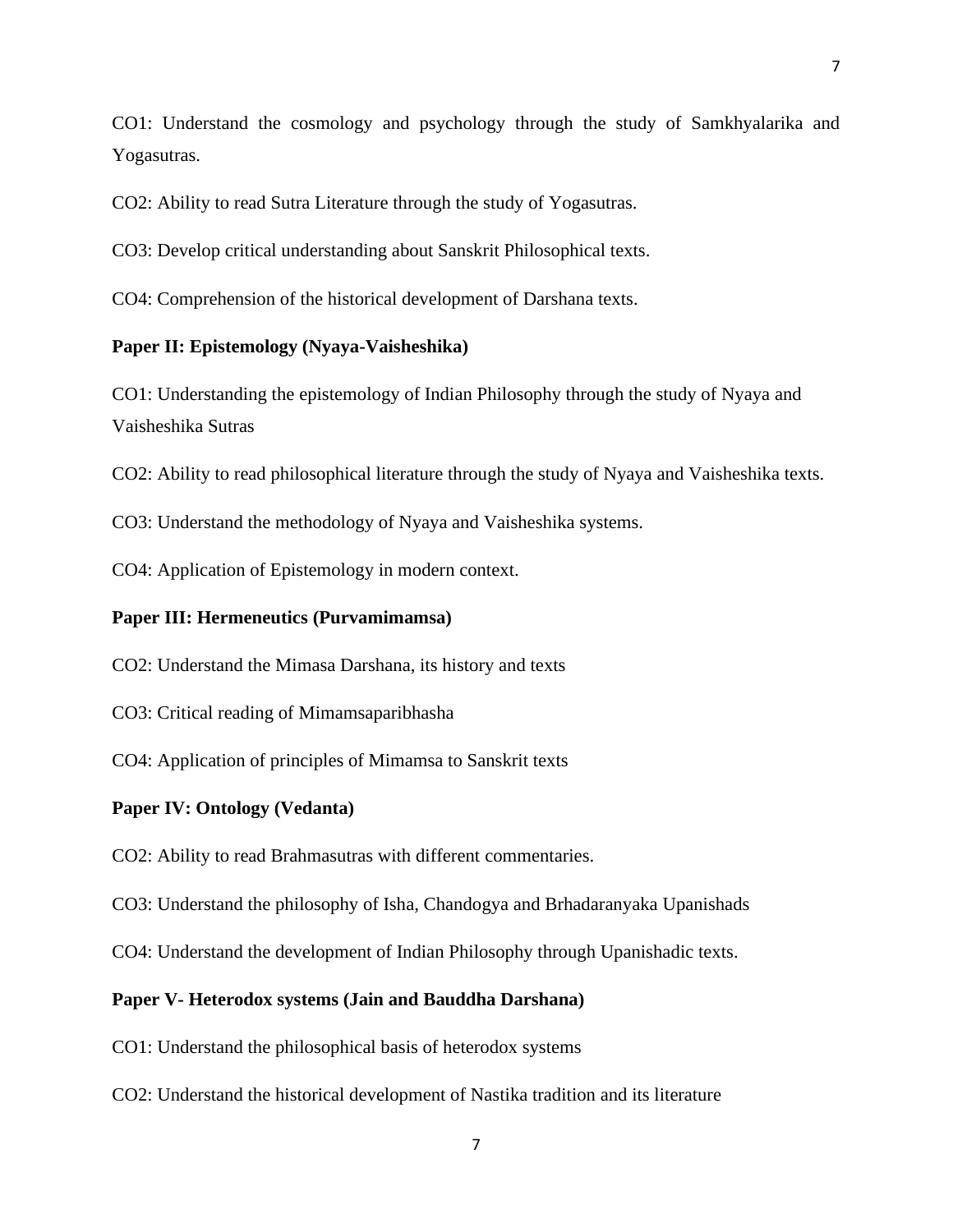CO3: knowing the fundamental principles of Jainism and Buddhism

## **Basket: Arshamahakavya and Puranas**

#### **Paper I: Ramayana Traditions**

CO1: Understand the structure of Valmiki Ramayana and different versions of Ramayana

CO2: Ability to read and analyse religious, philosophical, sociological undercurrents reflected in Ramayana.

CO3: Understand the patterns of regional Ramayanas and analyse it with different perspectives

CO4: Explore different versions and traditions of Ramayana

CO5: Explore literary tradition and arts influenced by Ramayana

## **Paper II: Mahabharata Studies**

CO1: Understanding the textual history of Mahabharata

CO2: Development of critical understanding about different episodes with reference to Sarpasatra and game of dice

CO3: Comprehend the methodology of Critical Edition of Mahabharata

CO4: Read and analyse Harivamsha as an appendix of Mahabharata

CO5: Explore trends in literature and arts influenced by Mahabharata

## **Paper III: Studies in Mahapuranas**

CO1: Understanding the corpus of Mahapuranas, their structure, content and division.

CO2: Develop critical understanding about Puranic texts to know the history and sociology of particular period

CO3: Analyse and interpret selected myths and legends across the Mahapuranas

### **Paper IV: Interpreting Puranas**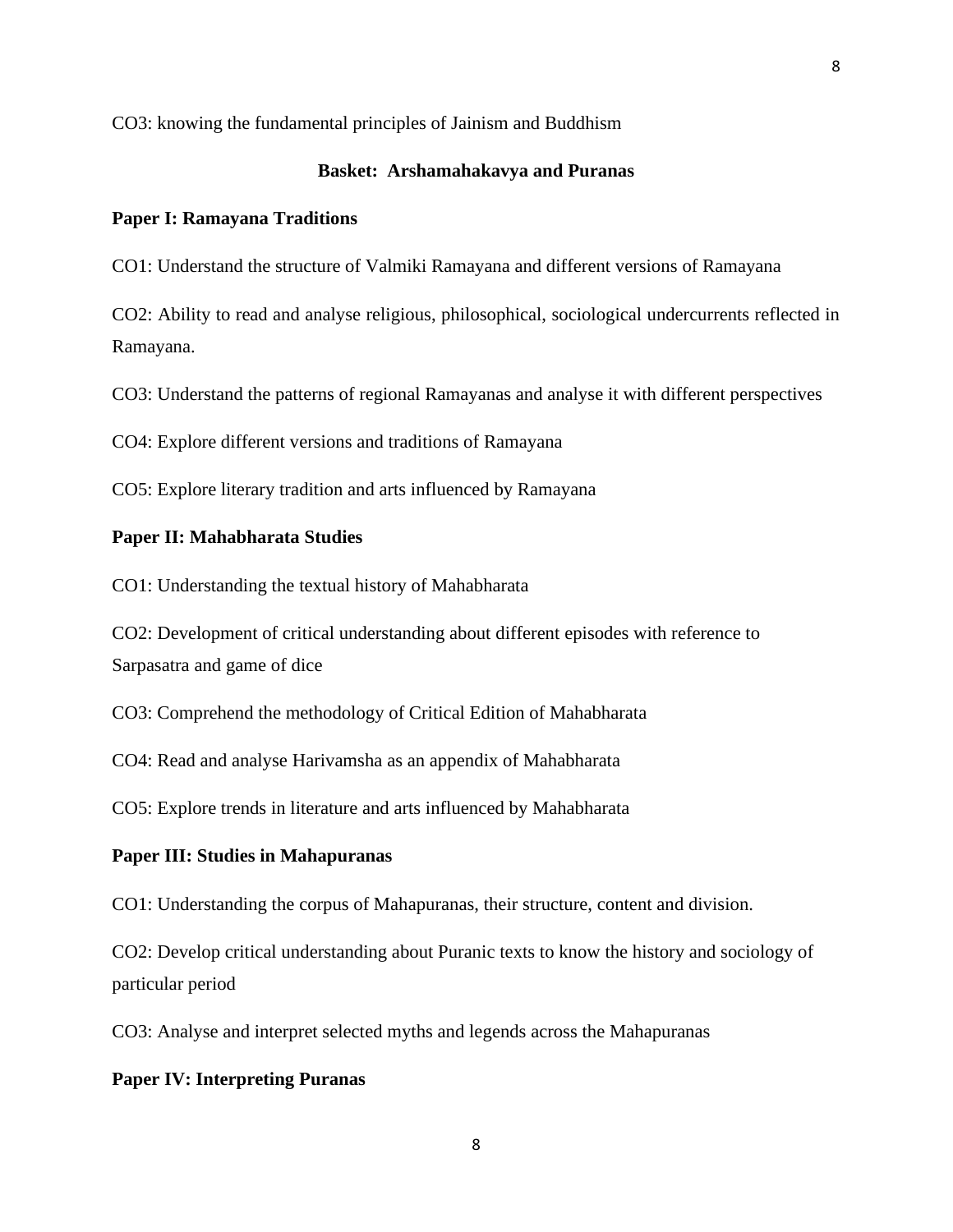CO1: Comprehend theories of Interpretation applicable to Puranic corpus.

CO2: Ability to understand different narrative patterns, motifs and devices reflected in Mahapuranas

CO3: Application of theories to Puranic myths and legends and interpret the same

# **Paper V: Post Mahapuranic tradition**

CO1: understand the tradition of Upapuranas, their content as well structure

CO2: Read and analyse Narasimha Purana and Devi Bhagavata Purana with reference to specific narratives.

CO3: Comprehend encyclopaedic pattern of Puranas with reference to Agni Purana

## **Basket: Classical Sanskrit Literature**

#### **Paper I: Mahakavyas**

CO1: Understand the types of Kavya And Mahakavya .

CO2: Ability to analyse and interpret any Canto / Shloka.

CO3: Understand the tradition of old mahakavyas.

CO4: Understanding the role played by the poets in literature and society.

CO5 : Describing the progressive nature of Ashvaghosha and his writings.

CO 6: Describing the Kiratarjuniya and Shishupalvadha poetry of Bharavi and Magha along interpretative theory.

CO 7: Understanding the vision of Kalhana in context of history of his Rajatarangini poetry.

CO 8: Describing the content and the skill of writings of Sanskrit poets in context of the sociocultural condition of his period.

CO 9: Describing the philosophy of life as well as poems of 'Mahakavyas ' writers Bharavi and Magha, Kalhana, Ashvaghosha and Shriharsha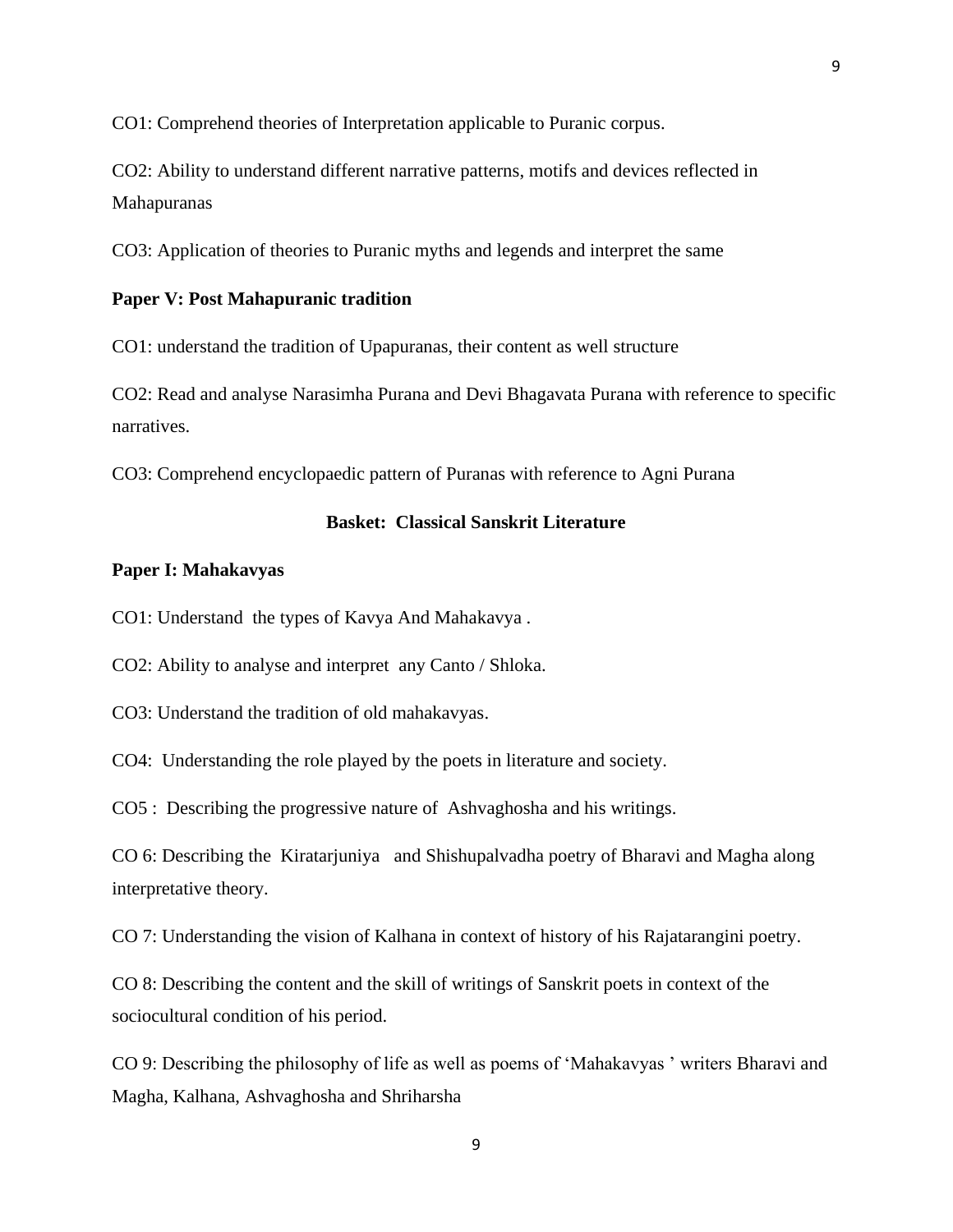CO 10: Describing the nature loving as well as progressive spirit of along with his skill of writing ' Mahakavyas' in literature.

## **Paper II: Drama**

CO1: Ability to understand drama with critical understanding

CO2: Understanding the types of Drama in Sanskrit literature.

CO3: Ability to read Sanskrit drama with critical viewpoint.

CO5: Ability to analyse and interpret Drama with comparative analysis

## **Paper III: Prose**

CO1: Understand the development of Prose

CO2: Student becomes able to understand the term Prose with all its perspectives.

CO3: Student becomes aware of the development of Prose in ancient and medieval India.

CO4: Student becomes able to grasp and appreciate reflections of elements of poetics through Prose text.

CO5: Ability to read prose with critical viewpoint.

## **Paper IV: Khandakavya**

CO1: Understanding the origin and development of Khandakavya.

CO2: Ability to read Khandakavya with critical viewpoint.

CO3: Ability to read, analyse and interpret different texts of Khandakavya tradition.

CO4: Student becomes able to grasp and appreciate reflections of elements of poetics through Khandakavya text.

CO5: Ability to read Khandakavya with critical viewpoint.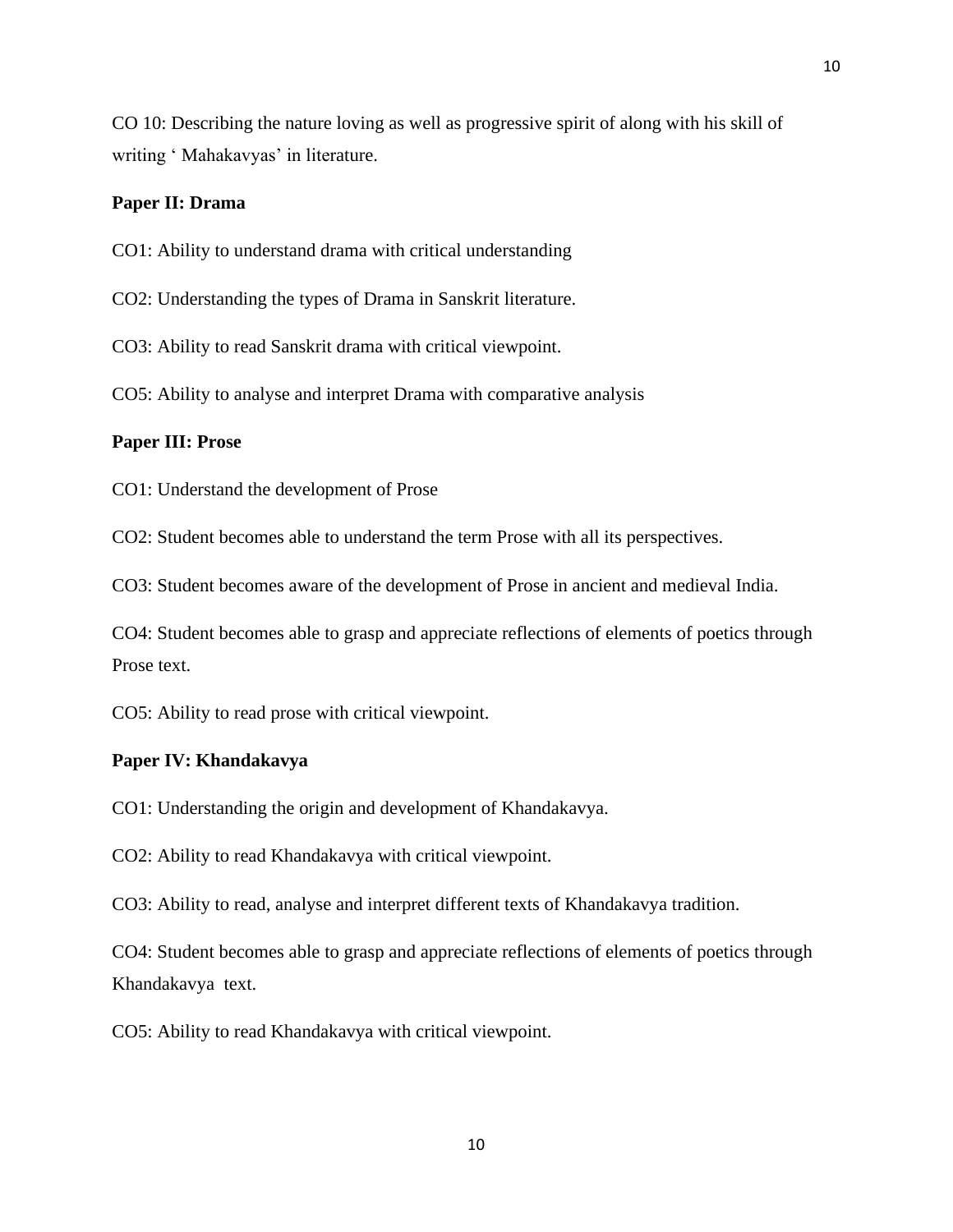## **Paper V: Other literary forms**

CO1: Student becomes able to understand the composition style and contents of some texts of other literary forms.

CO2.Student becomes able to understand the content and difference in some texts of Gnomic literature.

CO3: Understand poetic approach of other literary forms.

CO4: Ability to compare and contrast Devotional literature.

CO5: Understand and analyse the development of Other literary forms in modern Sanskrit literature .

# **Basket: Alamkarashastra**

#### **Paper I: Bharata's Natyashastra**

CO1: Understand the origin of drama and theatre through the study of Bharata's Natyashastra

CO2: Ability to read Dasharupaka through the study of Bharata's Natyashastra.

CO3: Develop critical understanding about Sanskrit Natyashastra .

CO4: Comprehension of the historical development of drama .

CO5: Student becomes aware of various action plans during drama as described in Bharata's Natyashastra.

#### **Paper II: Rasa-bhava-vichara**

CO1: Understanding the bhava vichara through the study of Bharata's Natyashastra.

CO2: Ability to read human beings through the study of Bharata's Natyashastra.

CO3: Understand the methodology of bhava-vichara and Rasa-vichara systems.

CO4: Application of bhava-vichara and Rasa-vichara in modern context.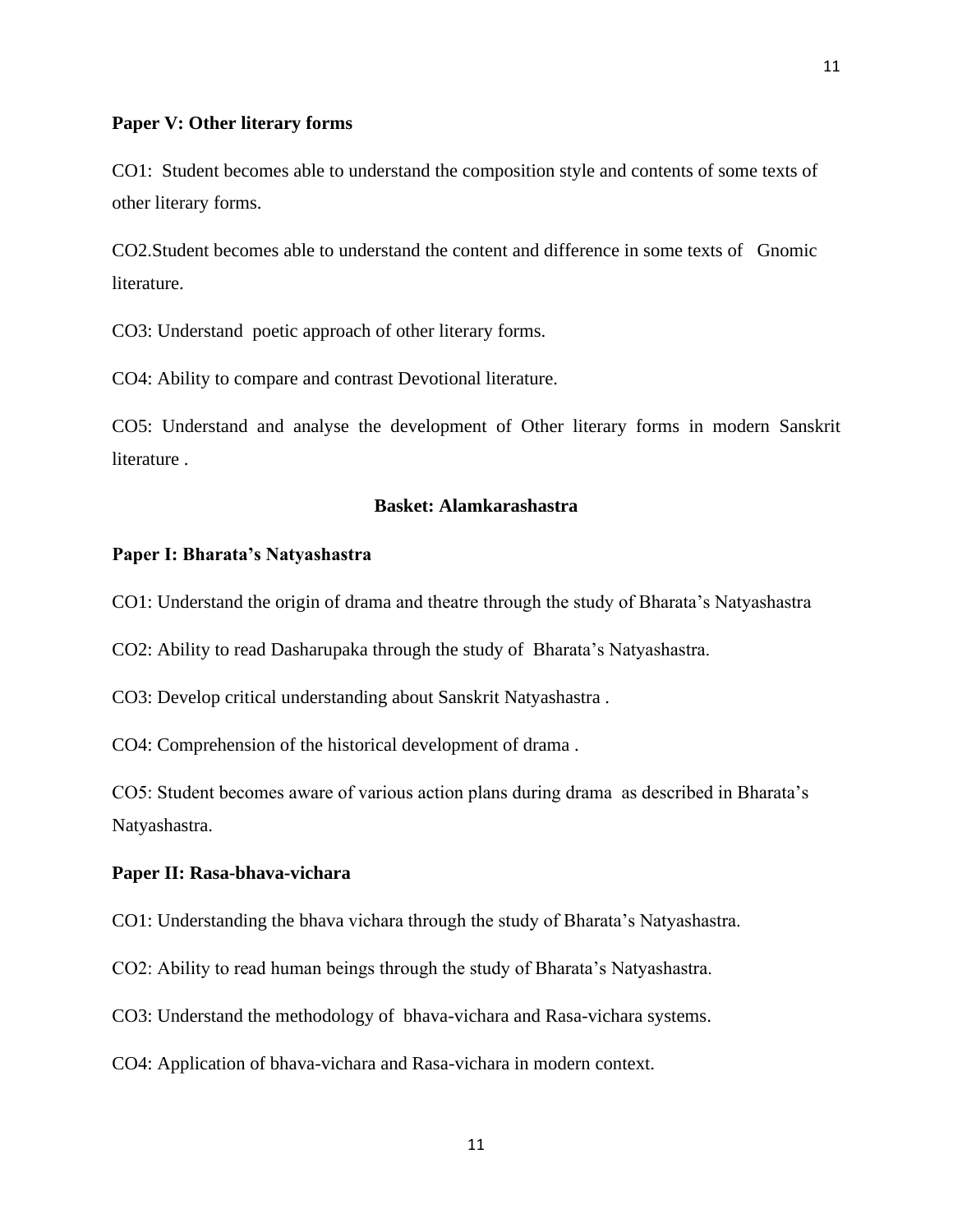CO5: Student is able to make comparative analysis of information regarding various modern drama or movie.

12

### **Paper III: Dhvanyaloka and Lochana**

CO1: Understand the dhvani theory, its history and texts.

CO2: Critical reading of Dhvanyaloka

CO3: Application of principles of Dhvanyaloka to Sanskrit texts.

CO4: Student becomes able to study Dhvanyaloka and make comparative analysis with any Sanskrit literary forms (drama,champu,mahakavya etc.)

CO5: Student becomes aware of various elements during dhvani as described in Dhvanyaloka.

# **Paper IV: Schools of Poetics**

CO1: Understand the literary meaning on the basis of school of poetics.

CO2: Ability to read four theories with different commentaries.

CO3: Understand the guna dosha vichara .

CO4: Understand the development of literary theories through Kavyprakasha , Kavyalankara etc.

CO5: Student becomes able to study theory and make comparative analysis with any modern Sanskrit text.

## **Paper V- Facets of Alamkarashastra**

CO1: Understand the Development of Poetics (Post Anandavardhana, Vishvanatha, Rajashekhara, Bhoja, Jagannatha, Appayya Dikshita)

CO2: Understand the historical development of Alamkarashastra tradition and its literature

CO3: Understand the fundamental principles of Prosody and Alamkaras .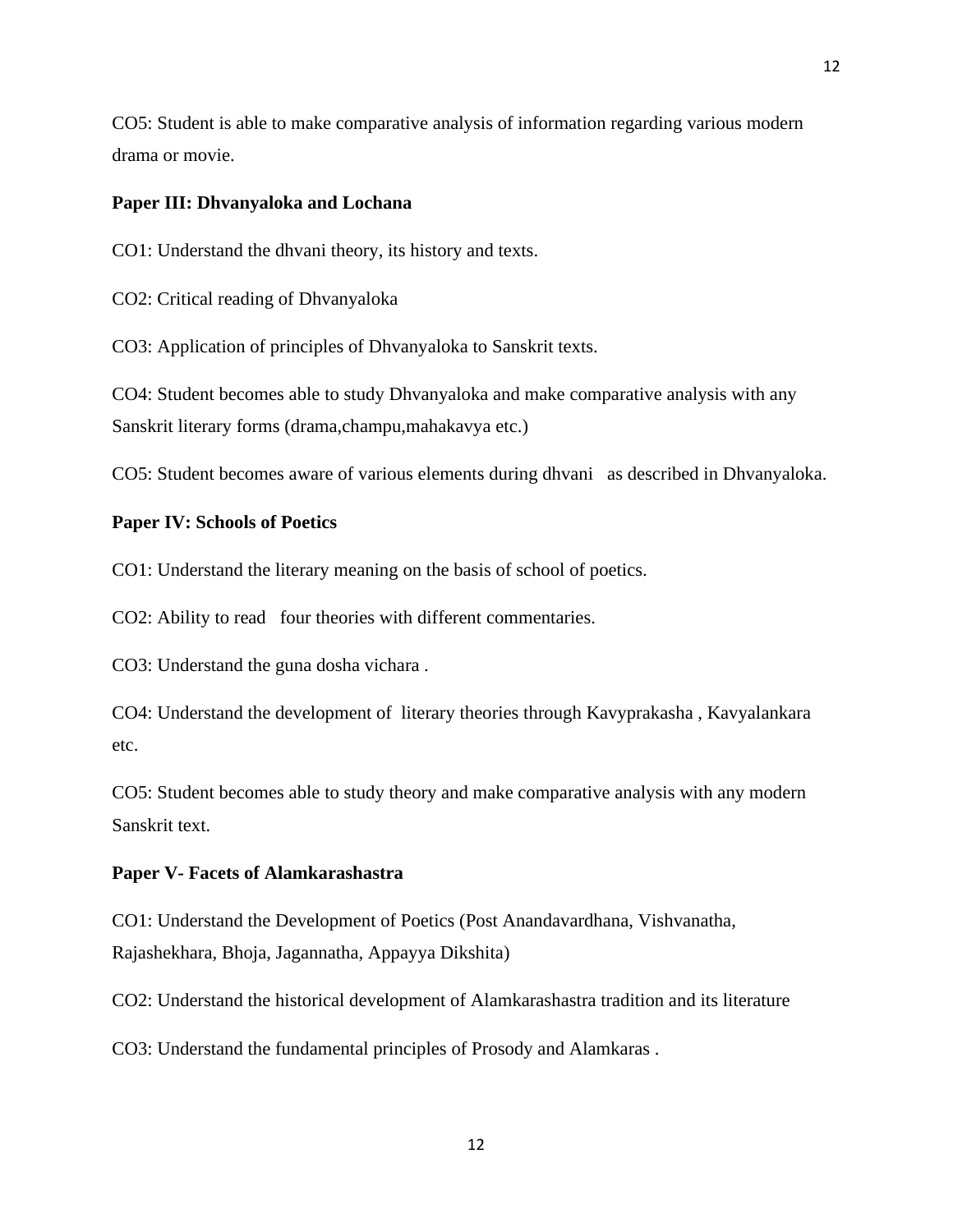CO4:Student is able to make comparative analysis of information regarding various alamkara and prosody .

CO5 : Student becomes able to study prosody and alamkara and make comparative analysis with modern Sanskrit texts.

# **Basket: Indian Law & Administration**

## **Paper I : Origin & Development of Dharmashastra -**

- CO 1: Student becomes able to understand the term ' Dharma ' with all its perspectives.
- CO 2: Student learns about the modifications in and development of the concept of Dharma in ancient and medieval India.

CO 3: Student is able to understand the nature and contents of Dharmashastra texts.

### **Paper II - Polity and Administration -**

CO 1: Student becomes able to understand the term Arthashastra with all its perspectives.

CO 2: Student becomes aware of the development of Arthashastra in ancient and medieval India.

CO 3: Student becomes able to grasp and appreciate reflections of elements of polity through Viduraniti text.

## **Paper III - Selections from Dharmashastra & Arthashastra texts -**

CO 1: Student becomes able to understand the composition style and contents of some texts of Dharmashastra.

CO 2: Student becomes able to understand the matter in some texts of Arthashastra.

CO 3: Student becomes able to perceive mutual relation between both the above and reflections of one in the other.

## **Paper IV - Study of War Strategies -**

CO 1: Student becomes aware of various action plans during war as described in Kautiliya Arthashastra.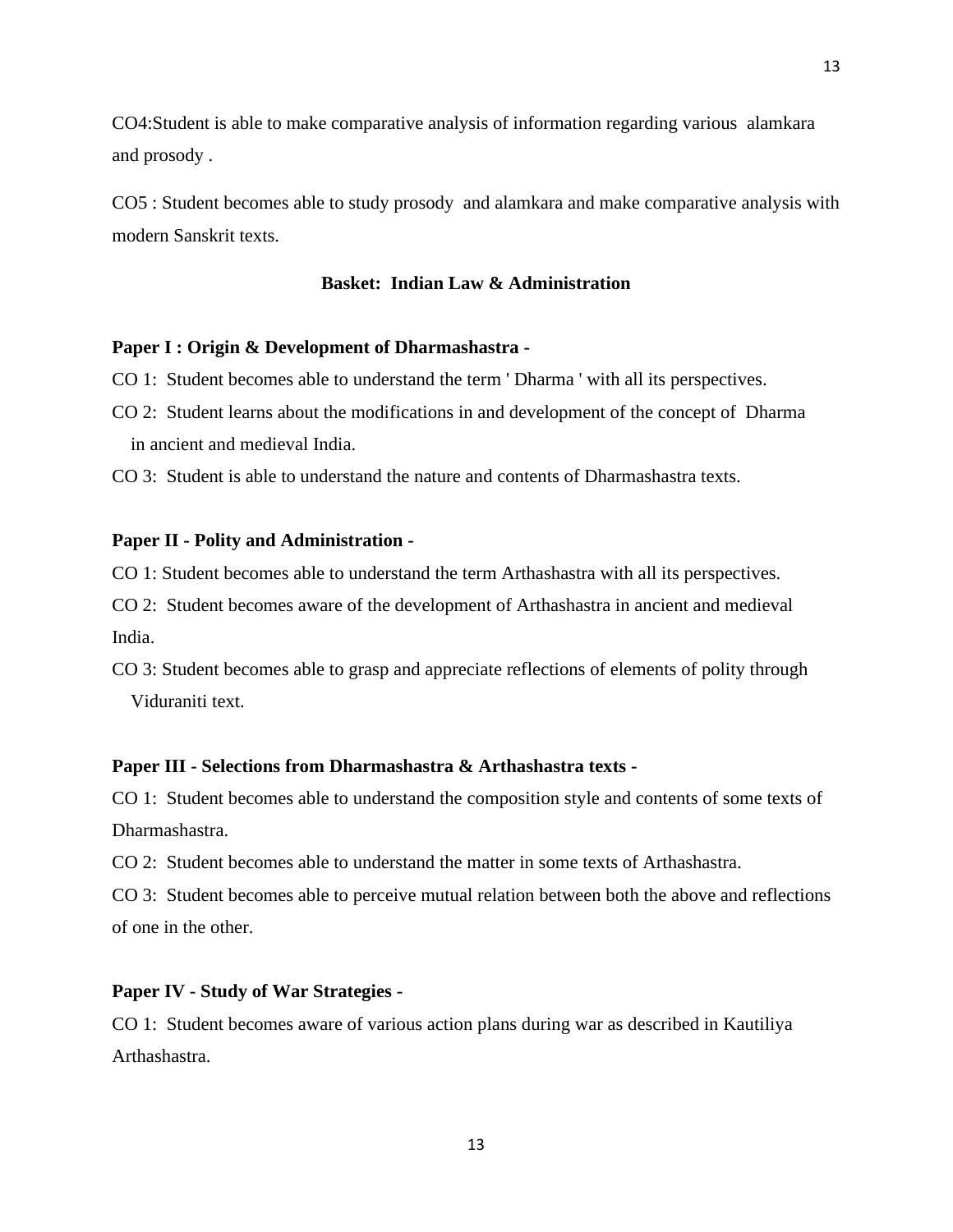CO 2: Student is able to make comparative analysis of information regarding various departments of war activity.

CO 3: Student becomes able to study Kamandakiya Nitisara and make comparative analysis with Kautiliya Arthashastra.

#### **Paper V - State and Foreign Policy -**

CO 1: Student becomes able to understand the concept of Rajamandala (circle of kings) and Shadgunyam (Six measures of Foreign policy) in Kautiliya Arthashastra.

CO 2: Student becomes able to consider the above in the light of the present political scenario.

CO 3: Student is able to study the contents of medieval texts on Arthashastra namely,

Viramitrodaya and Dandaniti.

#### **Basket: Grammar**

#### **Paper I – Philosophy of Grammar**

CO 1: A student is acquainted with the basic principles of the Philosophy of Language.

CO 2: Text like Paramalaghumanjusha introduces modern branch of learning/interpretation i.e., navya nyaya in simple language.

CO 3: The Study of texts like Mahabhashya and Vakyapadiya serve as base to study modern theories related with language.

#### **Paper II – Post-Paninian Grammar Studies**

CO 1: A student is acquainted with the problems/ challenges while interpreting the treatises of Grammar.

CO 2: Post-Paninian trends in the thought of Grammar are introduced through treatises like Kashika, Siddhanta Kaumudi which enables a student to study further independently.

CO 3: Commentary Tradition which is the important tradition to understand any Sanskrit text, is introduced.

#### **Paper III – Secondary Word Formations**

CO 1: Sections like Taddhita and Kridanta make a learner understand formation of new words from a word and a root (dhatu)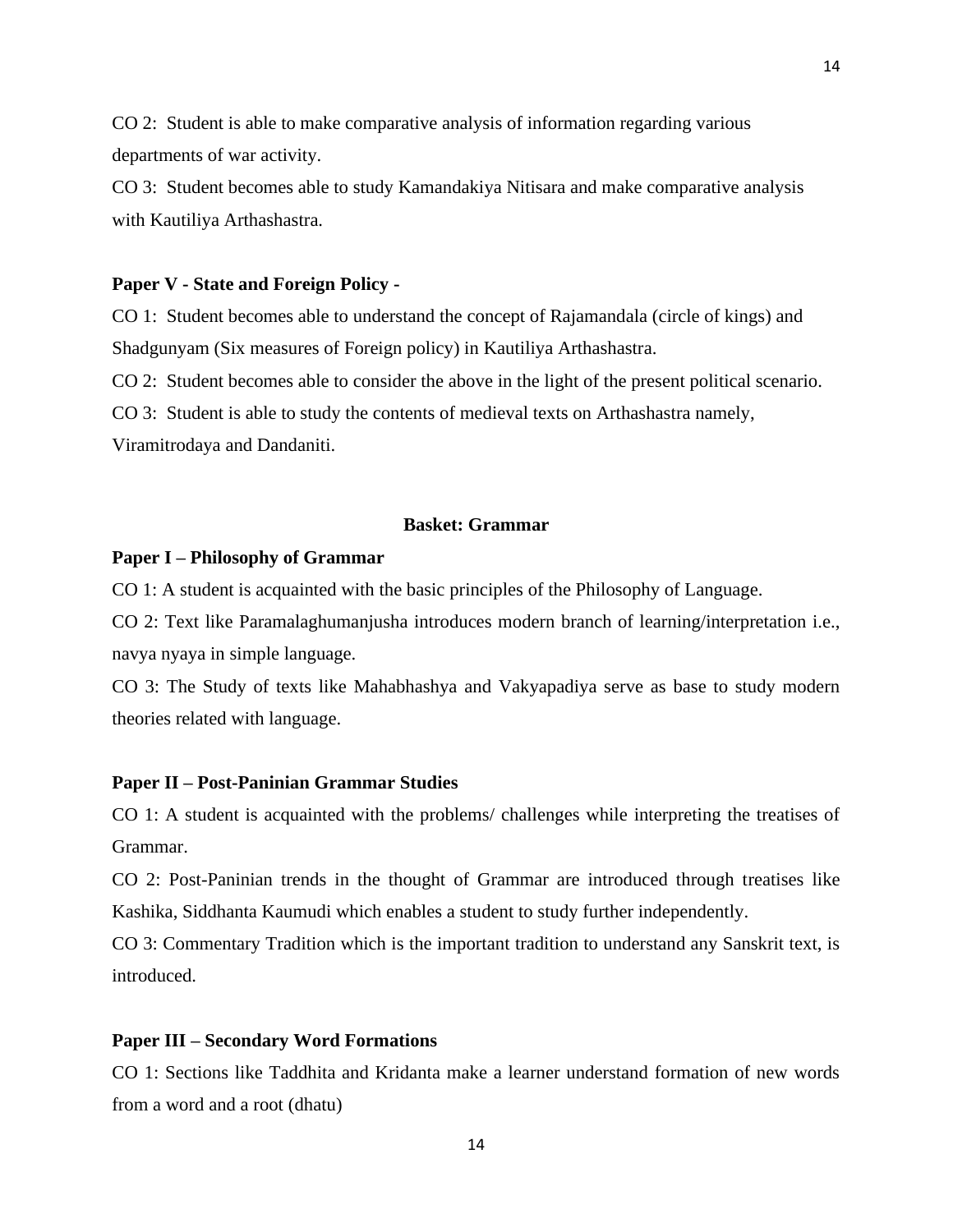CO 2: Once the system is understood, a student is able to form new words for their compositions in Sanskrit. In a way, these topics can be called as 'word-factories'.

15

CO 3: Study of these topics makes one understand the social and political conditions of those days as there are ample words focusing on these.

#### **Paper IV – Shabda-Dhatu Prakriya**

CO 1: Units like Dashagani and Shadlingi help in parsing the words and thereby making a student to have a strong hold of Language.

CO 2: Shadlingi helps a student to understand different case forms of not-so-familiar words too. This enables one in understanding the meaning of the text.

CO 3: As Dashagani reflects upon various verbal forms such as desideratives, nominal bases etc, one can surely relish the beauty of Sanskrit.

#### **Paper V – Vedic Grammar**

CO 1: This paper gives an opportunity to learn Vedic forms which are not found in classical Sanskrit.

CO 2: Among the 10 types of verbal forms (dasha-lakaras), one in found only in Vedas. This is an opportunity to learn that form.

CO 3: One can get an idea about the language shift which has taken place from Vedic to Classical.

## **Basket: Veda**

### **Paper I: Vedic Suktas and Commentary literature**

CO1: Understand the basic nature of hymns from Rigveda, Shukla Yajurveda, and Atharvaveda with reference to their language and contents.

CO 2: Be able to analyse scope and reach of the commentaries.

CO 3: Understand the perspective of Sayana, the most celebrated Vedic commentator.

#### **Paper II: Krishna Yajurveda and Brahmanas**

CO1: Understand the basic nature of Krishna Yajurvedic compositions with reference to its language and contents.

CO2: Be able to analyse scope and reach of the commentaries thereupon.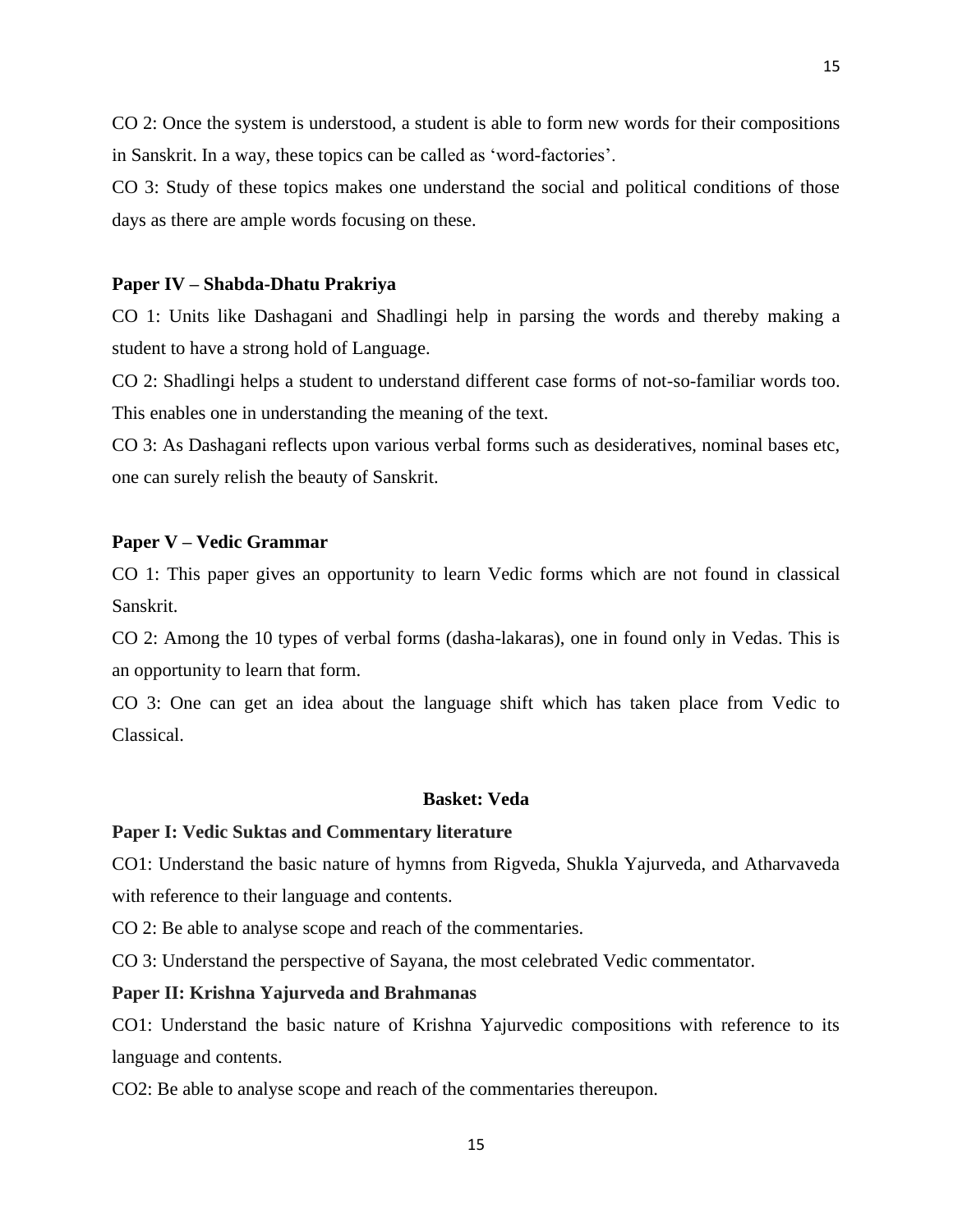CO 3: Understand and analyse the development of stories from Brahmanas.

CO 4: Independently trace stories with a said perspective.

# **Paper III: Vedangas**

CO1: Ability to understand the sacrament of marriage from a critical outlook, yet traditional perspective.

CO2: Compare and contrast the development of grammar and linguistics with the help of Rigveda Pratishakhya.

CO3: Thereby develop a sense of critical examination about Vedic thoughts.

# **Paper IV: Vedic Interpretation and Brihaddevata**

CO1: Critically examine the narrative traditions of ancient India.

CO2: Understand various approaches to Vedic knowledge with the help of traditional and modern perspectives.

CO3: Appreciate and build upon the contributions of Indologists of the past and current times.

# **Paper V: Vedic Grammar**

CO1: Understand the Vedic grammatical thought.

CO2: Understand the Vedic grammar rules and padapatha as a primary commentary on the Vedas.

CO3: Be able to comprehend even the unknown Vedic words with the help of Vaidiki and Svara Prakriya.

CO4: Ability to independently understand Vedic and Classical metres.

# **Basket: Modern Sanskrit Literature**

# **Paper I- Modern Sanskrit Prose**

CO1: Be able to understand changing trends in Sanskrit prose compositions

CO2: Appreciate the life and contribution of great people with the help of their biographies and auto-biographies.

CO3: Understand the evolution of Sanskrit in changing social situations.

# **Paper II- Modern Sanskrit Poetry**

CO1: Be able to understand changing trends in Sanskrit poetry compositions.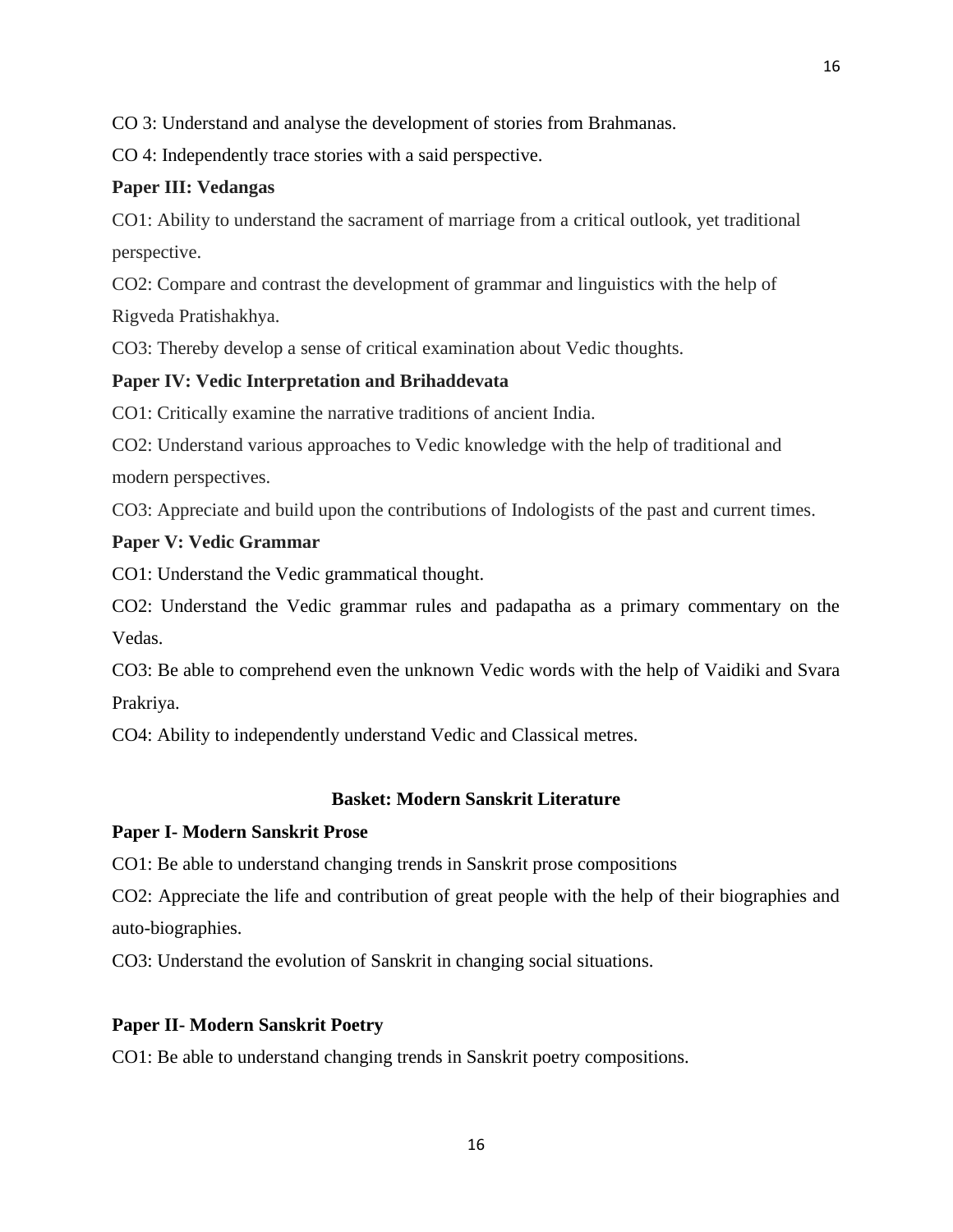CO2: Appreciate the changing forms of poetry from a metrical classical poem to formless modern poem.

CO3: Understand the evolution of Sanskrit with these changes with reference to vocabulary, coining of new words, and grammatical forms.

# **Paper III- Modern Sanskrit Plays**

CO1: Understand the problems of the modern world through their depiction in the modern dramas.

CO2: Appreciate the emerging style of people-centric and public dramas, like street plays and social dramas.

CO3: Evaluate how the modern composers deal with classical themes and styles.

CO4: Thereby also possibly compose good dramas independently or as a group.

# **Paper IV- Miscellaneous Forms of Modern Sanskrit Literature**

CO1: Understand the new arena in Sanskrit compositions, Children's literature. Through it, also appreciate the fluidity of Sanskrit.

CO2: Evaluate the contribution of periodicals in the development and propagation of Sanskrit through the case study of Gunjarava.

CO3: Appreciate the country of Thailand through Sanskrit and evaluate the possibility of Sanskrit being used as a medium of communication on a larger plane.

## **Paper V-Translated Sanskrit Literature**

CO1: Evaluate the quality of translation and be able to translate literature independently.

CO2: Understand the variety in style, vocabulary, and grammar, with reference to different types of translation compositions.

CO3: Contribute to the spread of regional or international languages, and literature therein, with the help of their Sanskrit translations.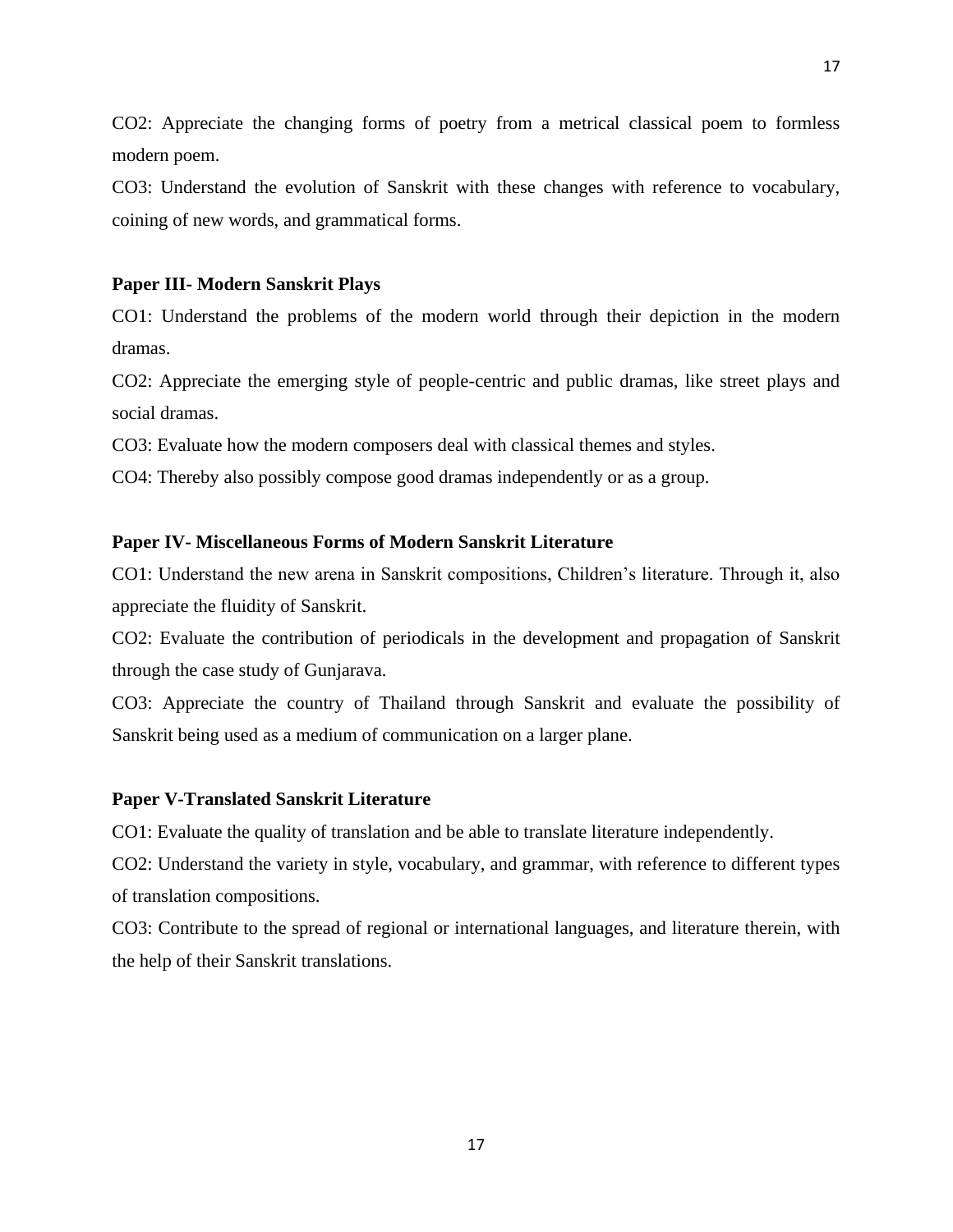## **MA II Semester IV : Paper I Interdisciplinary Courses**

## **I ) Interdisciplinary Course in Indian Aesthetics: Theory and Application**

CO1: Understand the structure of Theories of Indian Aesthetics .

CO2: Ability to read and analyse religious, philosophical, sociological undercurrents reflected in Dhavni theory.

CO3: Understand the patterns of theories of Indian Aesthetics and analyse it with different perspectives.

CO4: Application of theories in different versions and traditions of forms like Literature and Series, Art,Movies,etc.

CO5: Explore literary tradition and arts influenced by Theories of Indian Aesthetics.

#### **II) Interdisciplinary Course in Ancient Indian Knowledge Systems**

CO 1: A student gets acquainted with the vast tradition of Sanskrit texts dealing with various scientific thoughts.

CO 2: Various treatises on physical as well as social sciences and their contribution to modern branches of sciences are introduced.

CO 3: A student is introduced to ancient dietary practices and recipes of various veg and non-veg culinary items.

CO 4: A student gets acquainted with ancient mathematical and chemistry treatises and their application in various areas.

#### **III) Interdisciplinary paper in Yoga and Meditation**

CO 1: Student becomes familiar with the methodical description of essential elements of practical Yoga namely Asanas, Pranayama and Mudras.

CO 2: Student becomes able to understand and appreciate the simple and effective writing style of Hathayogapradipika.

CO 3: Student becomes able to understand the basic difference as well as the mutual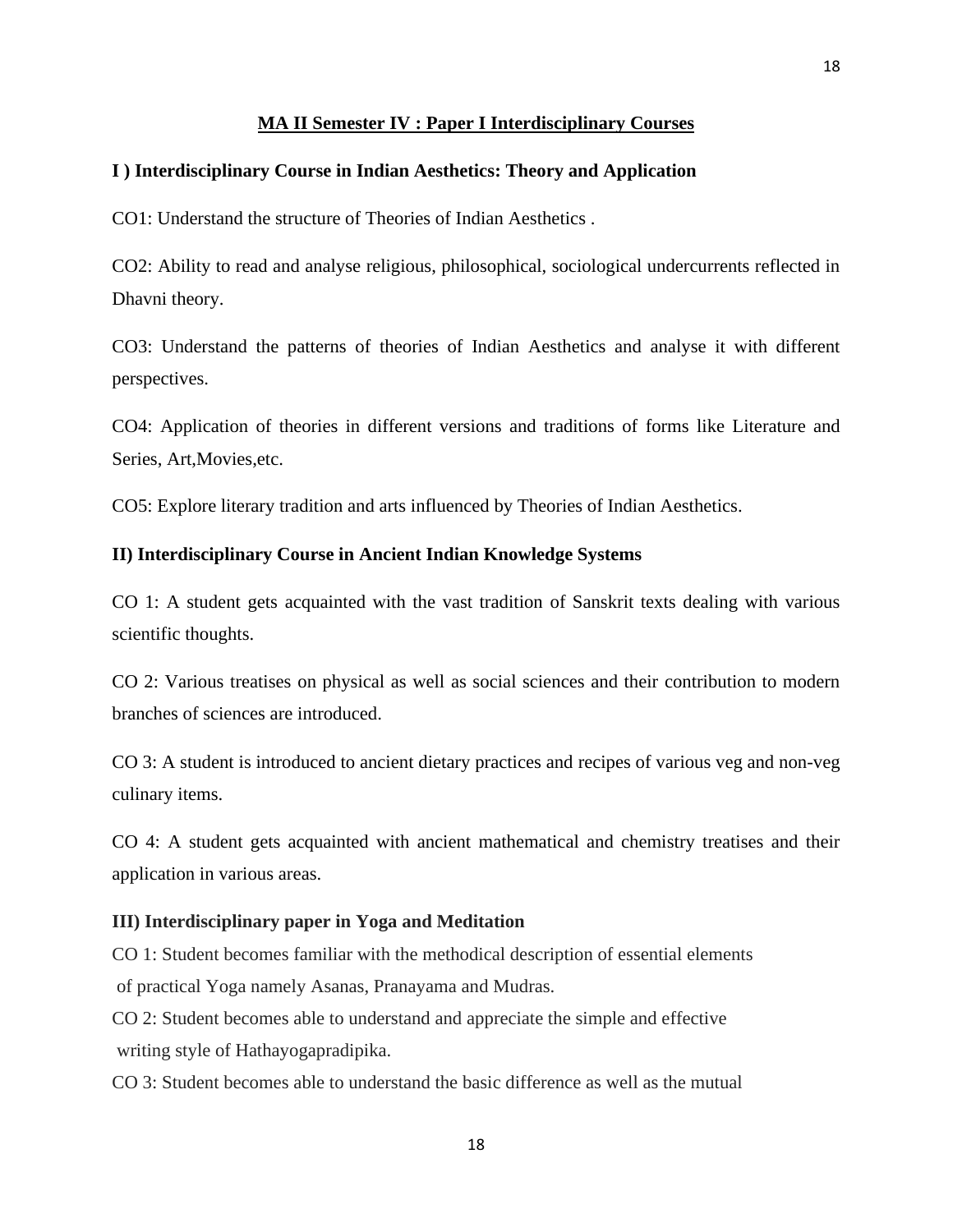relation between Hathayoga and Rajayoga.

## **IV) Interdisciplinary Paper in Indian Narrative Literature: Theory and Application**

CO1: Understanding Indian and Western theories of Narratology.

CO2: Application of Narrative theories to ancient Sanskrit Literature.

CO3: Derive the Narrative patters from popular literature like films, books, arts etc

CO4: Reveal the meaning through observation of Narrative patterns and application of theories.

#### **V) Interdisciplinary Course on Ancient Indian Arts**

CO1: Introducing various sources of information from ancient Indian Sanskrit texts, regarding basic theoretical principles of fine arts.

CO 2: Making students aware of the direct applicability of these principles

CO 3: Throwing light on the actual usage of ancient textual information in various artistic training endeavors in the present time.

#### **MA II Semester IV: Paper II Ability Enhancement Courses**

## **I) Alamkara and Vrutta**

CO1: Understanding the textual history of Alankara and Vrutta.

CO2: Read and analyse Alankara and Vrutta as an texts.

CO3: Motivate students to read, write and express in Sanskrit.

CO4: Develop the poetic beauty and style in Sanskrit writing.

CO5: Explore trends in literature with Alankara and vrutta influenced by classical literature poets.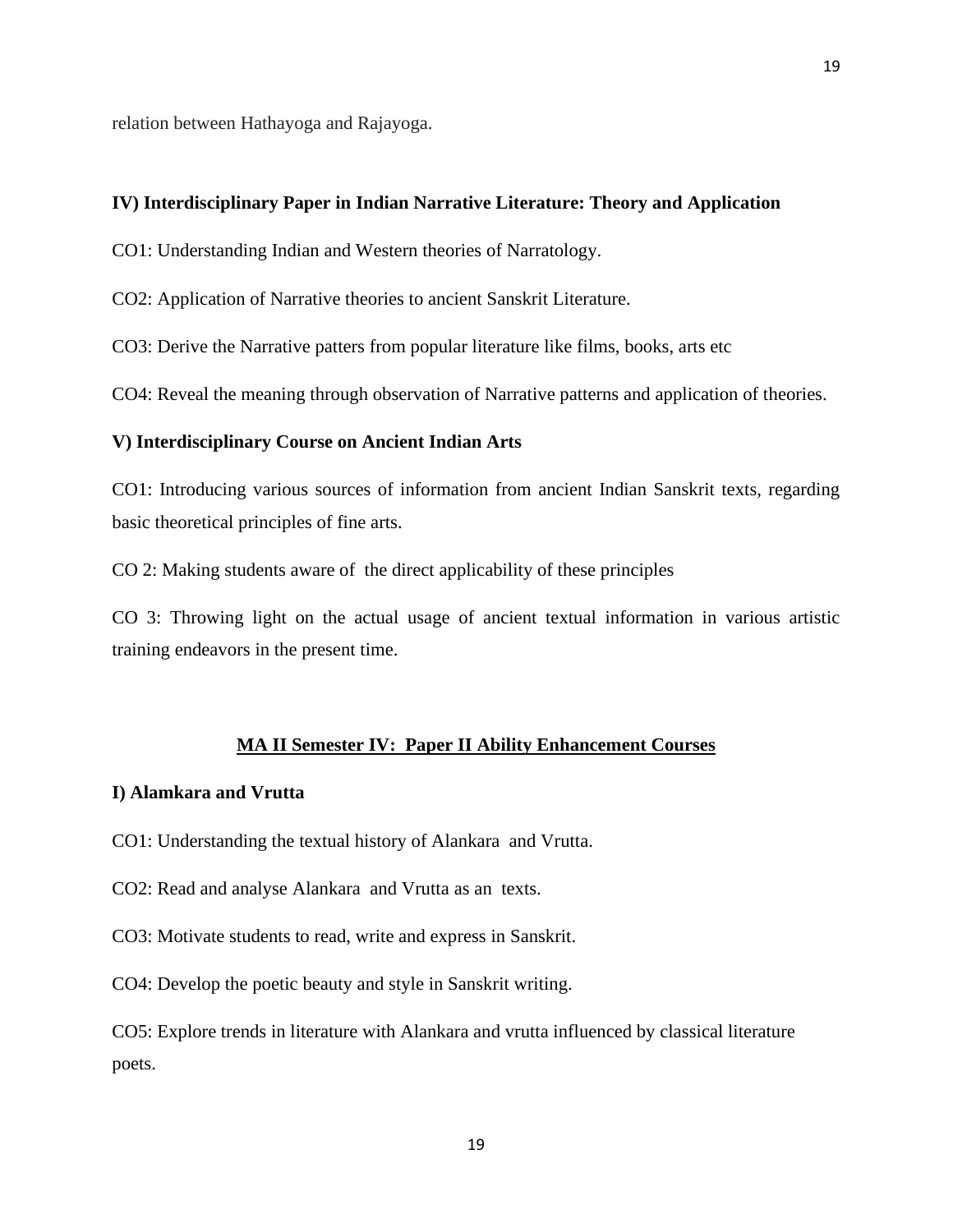20

# **II) Zala Vedanta**

CO1: Understand Vedanta with special emphasis on Kevaladvaita Vedanta through Sanskrit texts

CO2: Motivate students to read, write and express in Sanskrit.

CO3: Develop the philosophical terminology and style in Sanskrit writing

## **III) Creative Writing**

CO 1: As Sanskrit is not a language getting used on day-to day basis, elementary grammar and language skills of the student are needed to get brushed up and this is achieved through this course.

CO 2: A student is enabled to write independently in Sanskrit.

CO 3: Learning basic drama-writing skills helps the students to write on their own which is helpful for various Sanskrit Drama Competitions taking place all over India.

CO 4: Writing popular articles/book reviews enables a student to express themselves in Sanskrit on different platforms.

CO 5: Various assemblies are held to present self-written poems in Sanskrit. A student wellacquainted with norms of creative writing like prose, poetry is able to participate in such assemblies.

# **IV) Translation Studies**

CO 1: To enable the student to understand different perspectives behind translation of texts

CO 2: To enable the student to translate prose passages from Sanskrit into other Indian languages and vice versa